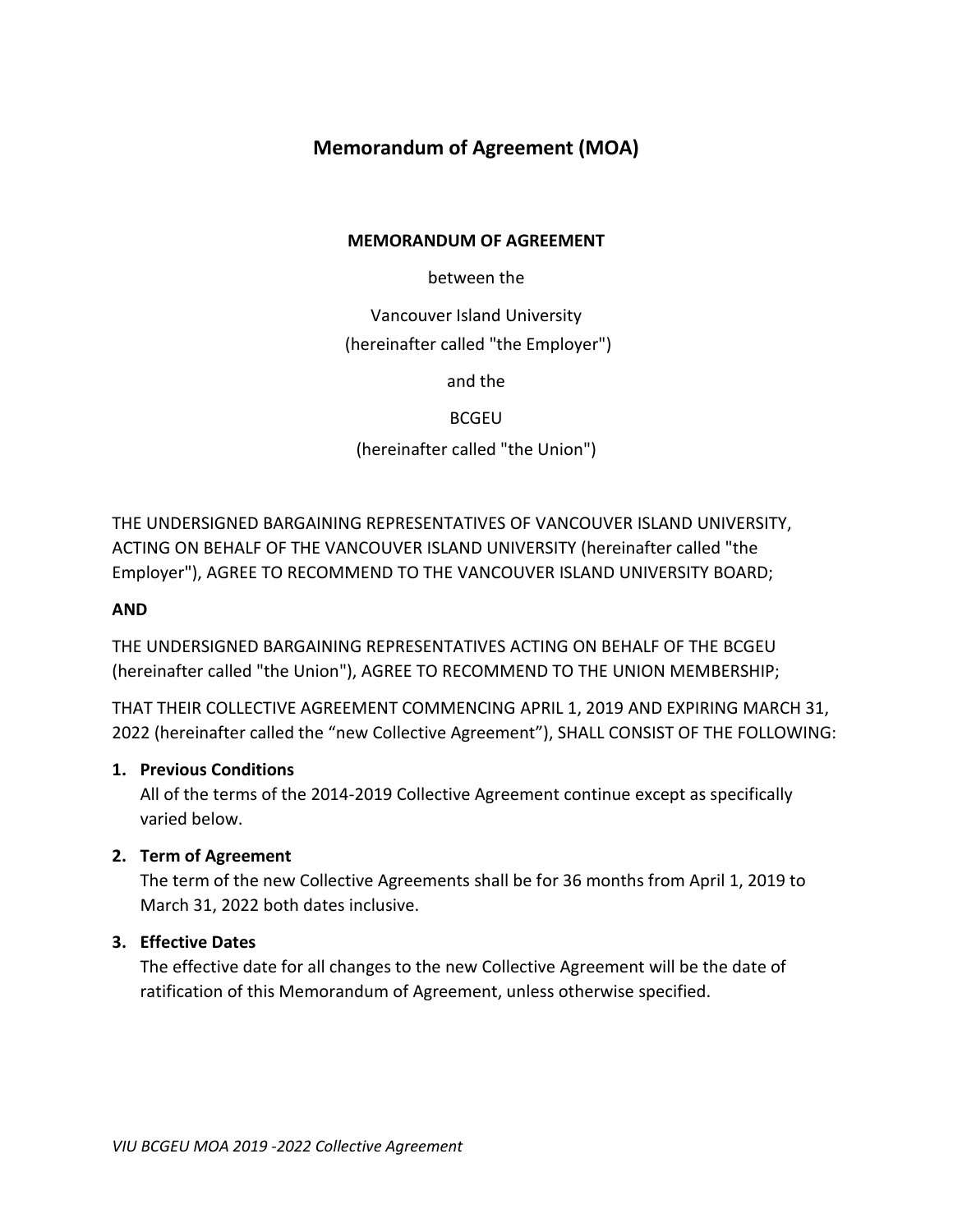## **4. Appendix "A"**

The Employer and the Union agreed to the amendments to the new Collective Agreement attached to this Memorandum of Agreement as Appendix "A".

#### **5. Ratification**

The parties expressly agree that, upon the completed signing of this Memorandum of Agreement, the parties shall recommend the approval of this Memorandum to their respective principals and schedule the necessary meetings to ensure that their principals vote on the recommendations.

**This Memorandum of Agreement is also subject to ratification by the Post-Secondary Employers' Association Board of Directors.**

Signed this \_\_\_\_ day of \_\_\_\_\_\_\_\_\_\_\_\_\_, 2020.

BARGAINING REPRESENTATIVES BARGAINING REPRESENTATIVES THE FOR THE EMPLOYER: FOR THE UNION:

Peter City

Patricia Elliott **Shannon Murray** 

Glynis Steen **Daryl Pushor** Daryl Pushor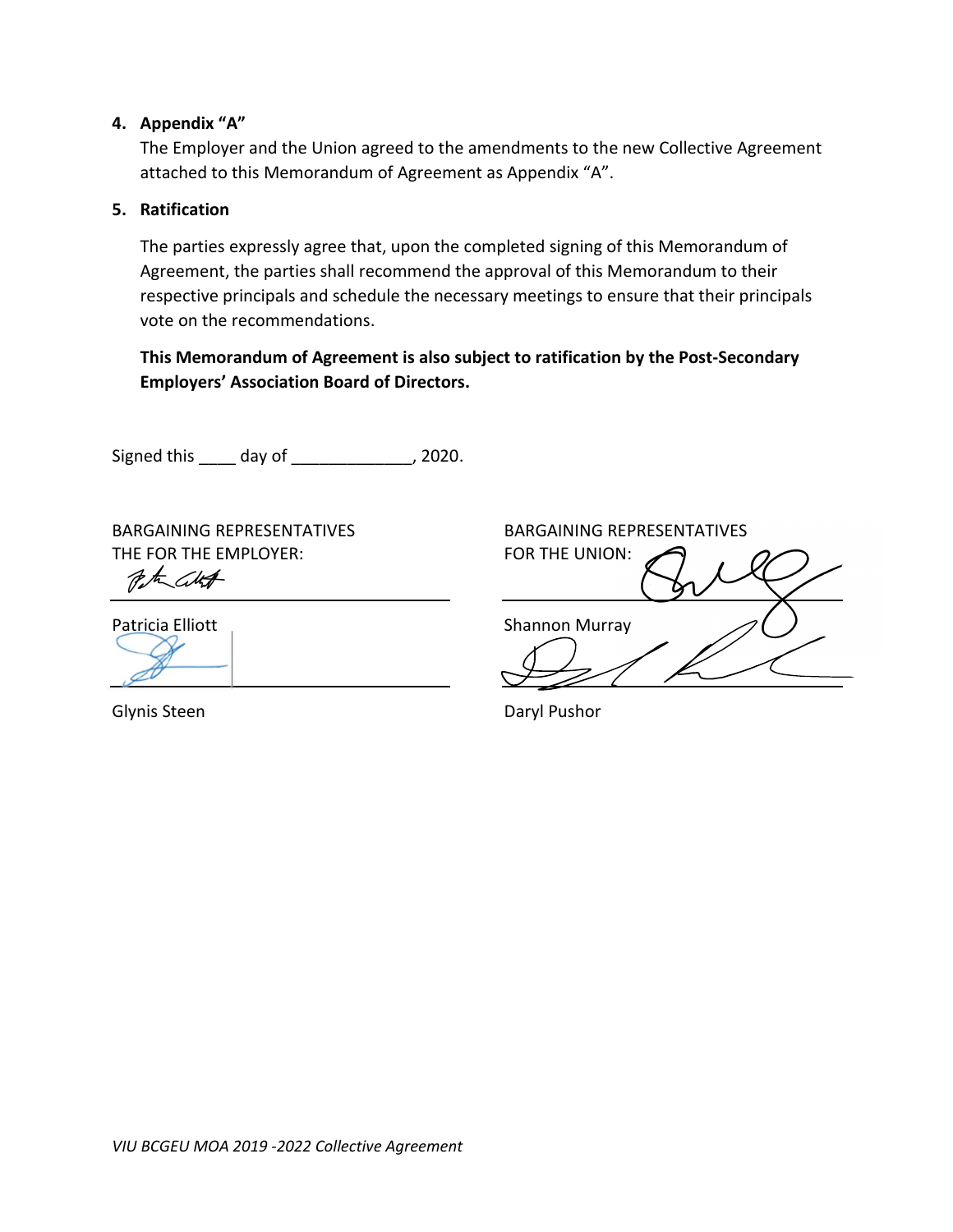# **Appendix A**

- 1. **Salaries** All rates of pay in Appendix A1 (Provincial Salary Scale) and Appendix A2 (2% Salary Stipend) of the collective agreement shall be increased by the following percentages effective on the dates indicated:
- (a) Effective April 01, 2019 all annual rates of pay in Table A1, (Provincial Salary Scale) and Table A2 (2% Salary Stipend) which were in effect on March 31, 2019 shall be increased by two percent (2%). The Parties agree that retroactive adjustment will apply from the date of ratification to April 1, 2019.
- (b) Effective April 1, 2020, all annual rates of pay in Table A1, (Provincial Salary Scale) and Table A2 (2% Salary Stipend) which were in effect on March 31, 2020 shall be increased by two percent (2%). The Parties agree that retroactive adjustment will apply from the date of ratification to April 1, 2020.
- (c) Effective April 1, 2021, all annual rates of pay in Table A1, (Provincial Salary Scale) and Table A2 (2% Salary Stipend) which were in effect on March 31, 2021 shall be increased by two percent (2%).

The new rates shall be rounded to the nearest whole dollar. These wage increases shall apply to all current employees who are members of the bargaining unit on the date of ratification. It is understood that any retroactive payments will be processed when practicable, given the current public health issue.

- 2. **Chair Stipend**  The Chair Stipend currently in place for faculty administrative positions that are occupied by faculty covered by Article 24.3 of the collective agreement shall be increased by the following percentages on the dates indicated:
- (a) Effective April 01, 2019, the biweekly stipend which was in effect on March 31, 2019 shall be increased by two percent (2%).
- (b) Effective April 01, 2020, the biweekly stipend which was in effect on March 31, 2020 shall be increased by two percent (2%).
- (c) Effective April 01, 2021, the biweekly stipend which was in effect on March 31, 2021 shall be increased by two percent (2%).

The new rates shall be rounded to the nearest whole cent. These wage increases shall apply to all current employees who are members of the bargaining unit on the date of ratification. It is understood that any retroactive payments will be processed when practicable, given the current public health issue.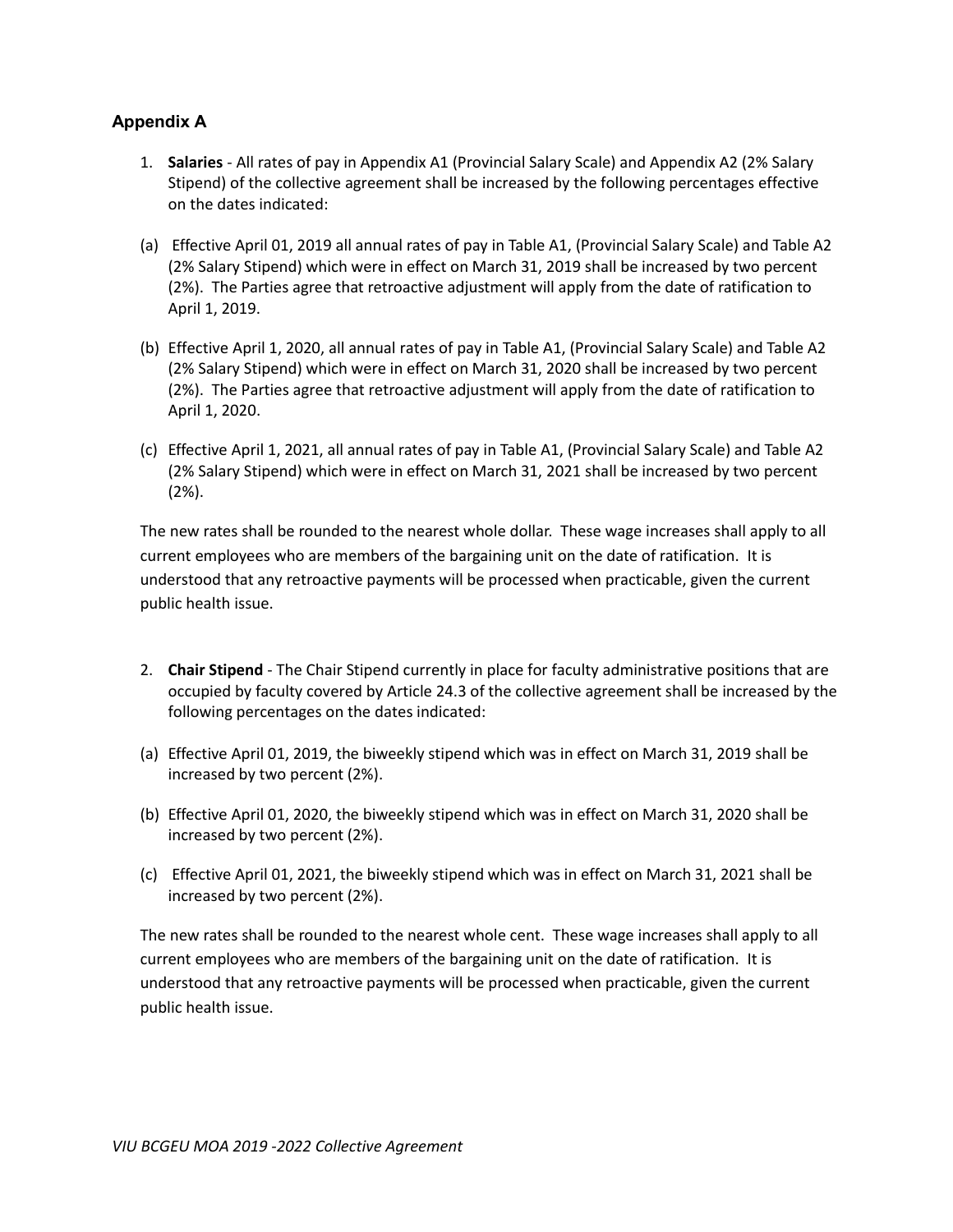#### **3. ARTICLE 19 - MATERNITY AND PARENTAL LEAVE**

Change language as follows:

19.1 Maternity Leave

A pregnant faculty member will qualify for maternity leave.

(a) Upon request, the faculty member will be granted a leave of absence, without pay, for a period of not more than six (6) months **up to seventeen (17) consecutive weeks**. In the case of a term faculty member, leave of absence without pay will be granted for a period of six (6) months **up to seventeen (17) consecutive weeks** or for the duration of the term appointment if less than six (6) months **seventeen (17) consecutive weeks** remains of the faculty member's term appointment from the date of the commencement of the above leave of absence.

(b) The period of maternity leave without pay may commence eleven **thirteen** (11 **13**) weeks before the expected date of birth, **and no** or a later **than the actual birth date** date at the faculty member's request. The Employer may require the faculty member to commence the leave where the duties of the faculty member cannot reasonably be performed because of the pregnancy, and to continue the leave until the faculty member provides a certificate from a medical practitioner stating she is **they are** able to perform her **their** duties.

(c) Regardless of the commencement date of the leave of absence, the leave shall not end before the expiration of six (6) **consecutive** weeks following the actual date of birth of the child, unless the faculty member requests a shorter period.

(d) A request for a shorter period must be submitted in writing to the Employer at least one (1) week before the date the faculty member indicates she **they** intends to return to work, and the faculty member must furnish the Employer with a certificate from a medical practitioner stating that she is they **are** able to resume work.

(e) On return from maternity leave, a faculty member shall be placed in her **their** former position or in a position of equal rank and salary.

## 19.2 Parental Leave

(a) Definitions

 $(1)$  "Common-law partner" is a person of the same or different sex where the faculty member has signed a declaration or affidavit that he/she has been living in a common-law relationship or has been co-habiting for at least twelve (12) months. The period of co-habitation may be less than twelve (12) months where the faculty member has claimed the common-law partner's child/children for taxation purposes. **A "parent" is either the: biological mother or father; adoptive mother or father; individual(s) with legal custody; or individual(s) with legal guardianship. An employee is entitled to apply for parental leave under 19.2, providing the employee is either the:**

**Parent of an expected newborn child; or**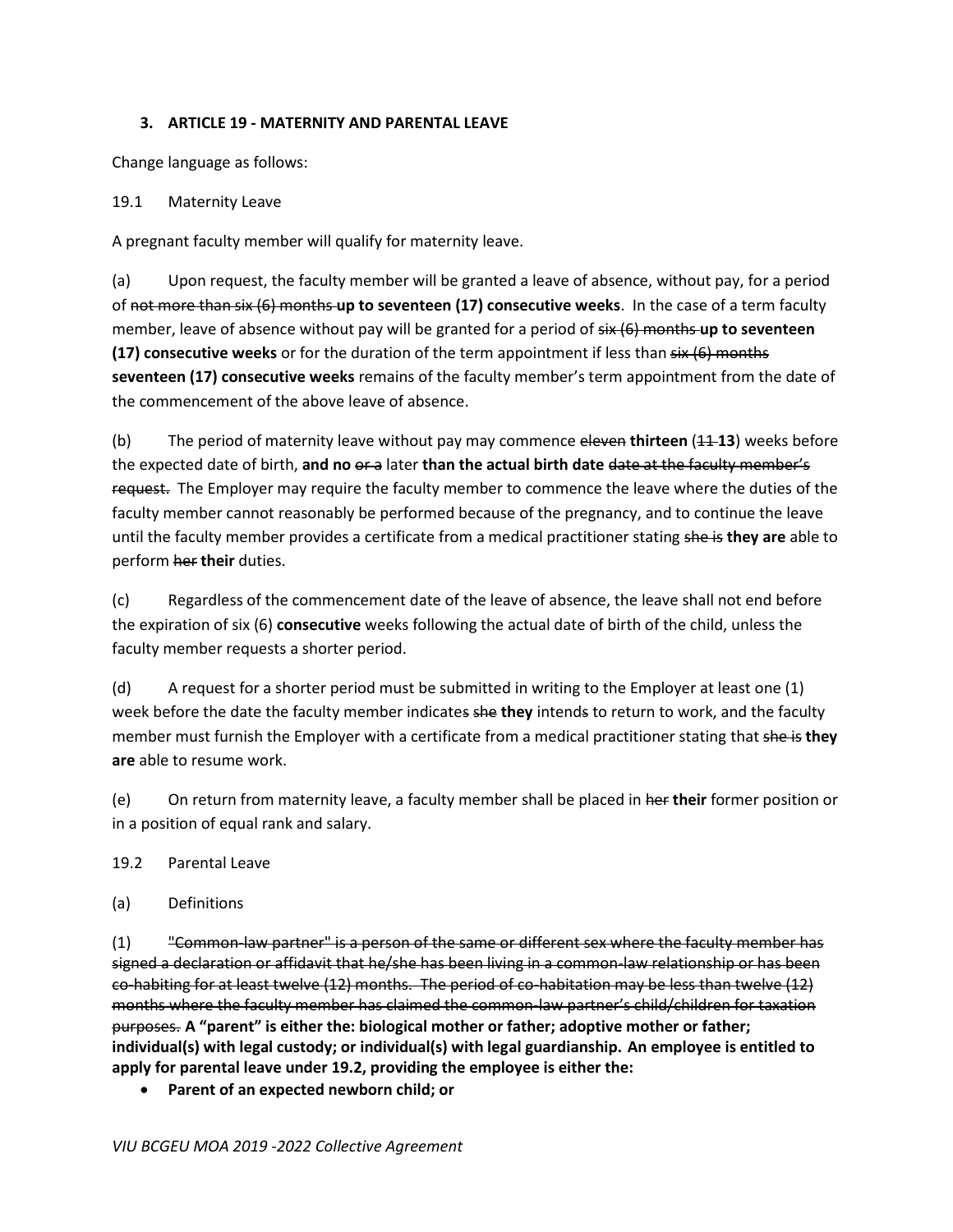## **Adopting parent of a child placed or about to be placed with the parent for the first time.**

(2) "Base Salary" is the salary that a faculty member would earn if working his/her **their** full workload up to a maximum of a full workload (see Appendix I).

#### (b) Entitlement

Upon written request, a faculty member shall be entitled to a leave of absence without pay of up to twelve (12) **six (6)** consecutive months in addition to statutory requirements. **Notwithstanding the foregoing, employees who elect the Standard EI Benefit as defined under the** *Employment Insurance Act***, shall be entitled to up to twelve (12) consecutive months of additional leave without pay, provided these employees do not take a leave under the** *Employment Standards Act* **that exceeds the Standard EI Benefit period.**

(c) Commencement of Leave

Leave taken under Article 19.2(b) shall commence:

(1) for the **parent who takes leave under 19.1 they shall be entitled to up to sixty-one (61) consecutive weeks of unpaid leave which must begin** birth mother, immediately after the end of the leave taken under the maternity leave provisions or **on a mutually agreed upon date** within fifty-two (52) **seventy-eight (78)** weeks of the birth unless the Employer and the faculty member agree otherwise. Where two (2) faculty spouses or two (2) faculty common-law partners utilize leave under Article 19, the twelve (12) month maximum shall apply to the combined leaves taken by both spouses or common-law partners.

(2) for a **parent who has not taken leave under 19.1 they shall be entitled to up to sixty-two (62) consecutive weeks of unpaid leave which must begin within seventy-eight (78)** spouse, a biological father, or a common-law partner to care for the child after the child's birth, within fifty-two (52) weeks of the birth.

(3) for an adopting parent, **they shall be entitled to up to sixty-two (62) consecutive weeks of unpaid leave** within fifty-two (52) **seventy-eight (78)** weeks after the child is placed with the parent.

(d) Graduated Return to Work

Upon written request, a faculty member on parental leave under Article 19 may return to work on a graduated basis. Upon receipt of a request, the local Parties will mutually agree to an acceptable graduated parental leave return to work plan for the faculty member.

## 19.3 Benefits Continuation

(a) The Employer will maintain coverage for medical, extended health, dental, group life and disability benefits for leaves taken under Article 19. For the period of the leave, premium and pension contribution payment will be as follows: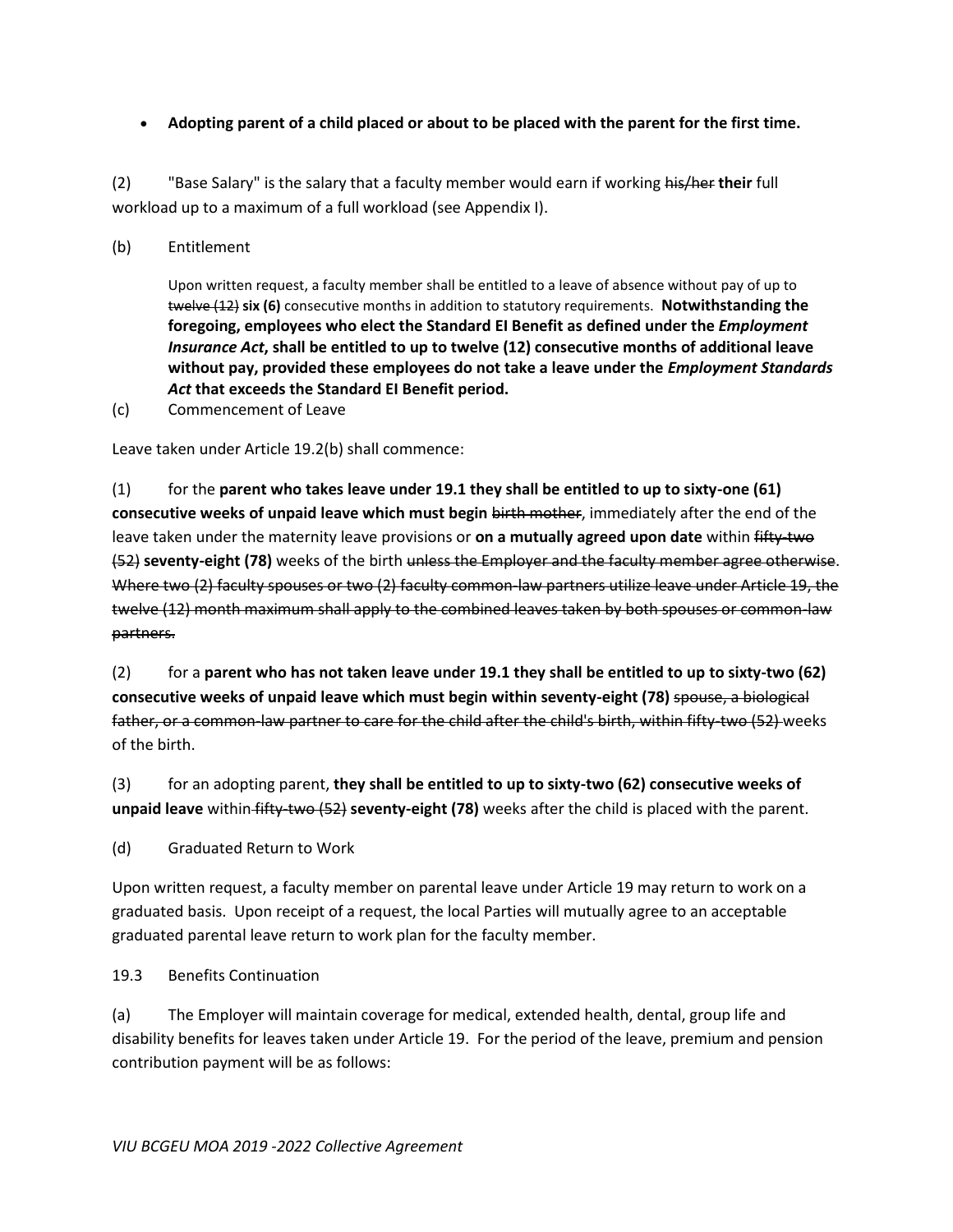(1) Premium payment for benefit coverage shall be on the same basis as if the faculty member were not on leave.

(2) Contributions for pensionable service shall be on the same basis as if the faculty member were not on leave. Where a faculty member elects to buy back pensionable service for part or all of the Article 19 leave, the Employer will pay the Employer portion of the pension contributions in accordance with the Pension Plan regulations.

(b) A faculty member who returns to work following a parental leave shall retain the seniority the faculty member had attained prior to the leave and shall accrue seniority for the period of leave.

A faculty member who returns to work following a parental leave shall be placed in the same position that faculty member held prior to the leave or in a comparable position.

A faculty member who has taken leave under this provision is entitled to all increases in wages and benefits the faculty member would have been entitled to had the leave not been taken.

Where the proposed commencement of the leave or return to work does not coincide with the instructional calendar, the local Parties will negotiate mutually acceptable dates.

(c) If a faculty member maintains coverage for medical, extended health, dental and group life, the Employer agrees to pay the faculty member's share of these premiums. If a faculty member fails to return to work on the prearranged date, the Employer will recover monies paid under this section.

19.4 Supplemental Employment Benefit for Maternity and Parental Leave

(a) Effective April 1, 2002, **W**hen on maternity or parental leave, a faculty member will receive a supplemental payment added to Employment Insurance benefits as follows:

(1) For the first two (2) weeks of maternity **the** leave, a faculty member shall receive one hundred percent (100%) of her **their** salary calculated on her **their** average base salary.

(2) For a maximum of fifteen (15) additional weeks of maternity leave, the faculty member shall receive an amount equal to the difference between the **Maternity** Employment Insurance benefits and ninety-five percent (95%) of her **their** salary calculated on her **their** average base salary.

(3) For up to a maximum of thirty-five (35) weeks of parental leave, the **parent** biological mother shall receive an amount equal to the difference between the **Standard Parental** Employment Insurance benefits and eighty-five percent (85%) of the faculty member's salary calculated on her **their** average base salary.

(4) For up to a maximum of thirty-seven (37) weeks of parental leave, the spouse, the biological father or the common-law partner or adoptive parent who is caring for the child shall receive an amount equal to the difference between the Employment Insurance benefits and eighty-five (85%) of the faculty member's salary calculated on his/her average base salary. **If the parent elects the Extended Parental EI Benefit, for a maximum of sixty-one (61) weeks the parent shall receive the same total SEB benefit**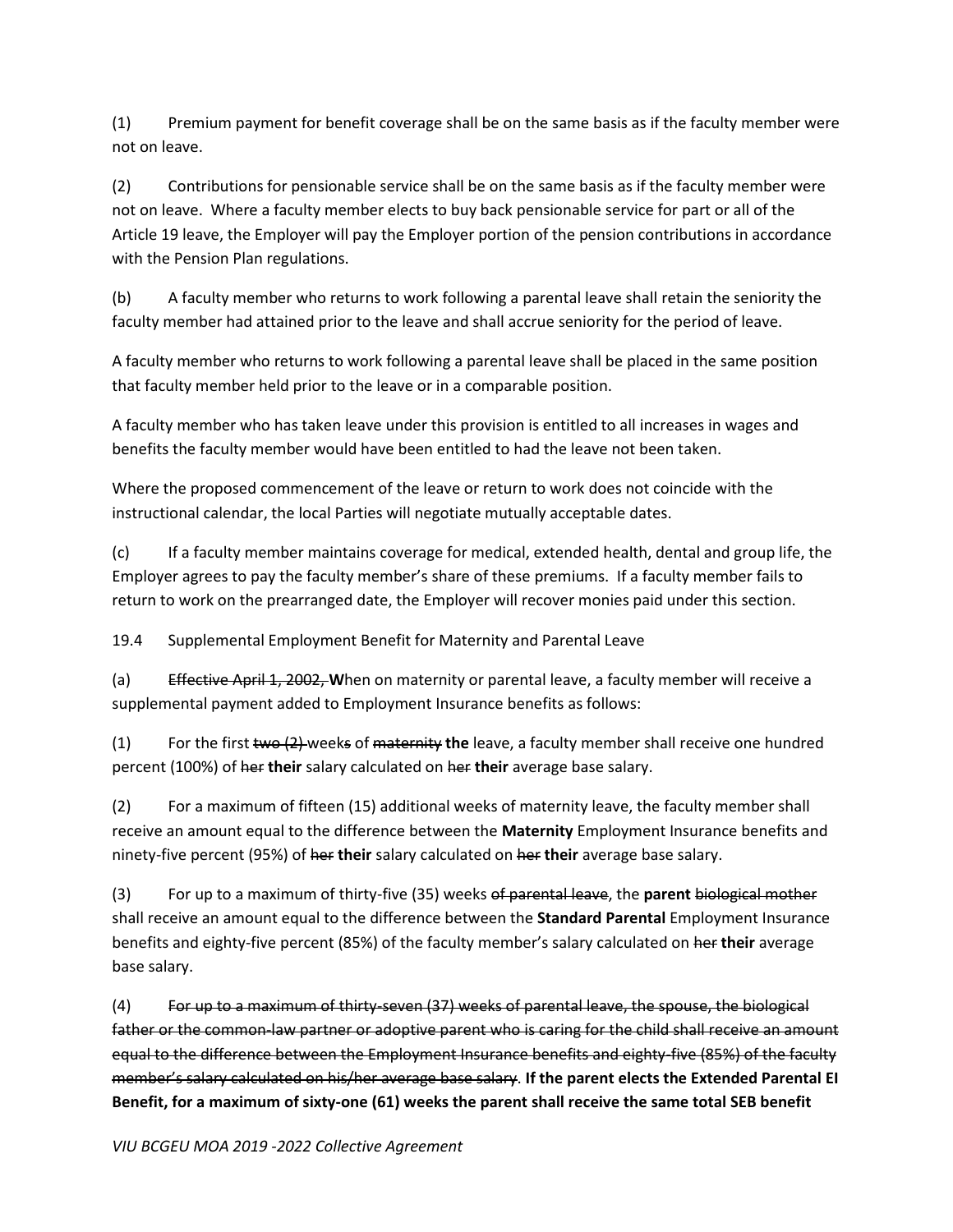**amount received under Article 19.4(3) when the employee opts for thirty-five (35) week Standard Parental EI benefit, spread out and paid over the sixty-one (61) week period. Payroll will make this calculation.**

**(5) Provided the employee received SEB as per Article 19.4 (1), (2), (3) and/or (4), for the last week of the parental leave, where no EI benefit is paid, the employee shall receive one hundred (100%) of their salary calculated on their average base salary.**

**(6)** The average base salary for the purpose of Article 19.4(a)(1) through (4 **5**) is the faculty member's average base salary for the twenty-six (26) weeks preceding the maternity or parental leave. If the faculty member has been on unpaid leave for part of the preceding twenty-six (26) weeks, then up to four (4) weeks of that unpaid leave will be subtracted from the twenty six (26) weeks for the purpose of calculating the average base salary.

(b) A faculty member is not entitled to receive Supplemental Employment Benefits and Disability benefits concurrently. To receive Supplemental Employment Benefits, the faculty member shall provide the Employer with proof of application for and receipt of Employment Insurance benefits.

19.5 Seniority Rights on Re-employment

(a) The faculty member will confirm in writing to Human Resources Department his/her **their** intention to return to University employ no later than thirty (30) days prior to the anticipated return to work date.

(b) A faculty member who makes application for re-employment prior to the expiration of maternity, parental or adoption leave and who returns to work following the leave, shall retain service credits and seniority rights accumulated prior to the leave and shall accrue seniority for the period of the leave.

(c) A faculty member who returns to work following a parental leave shall be placed in the position the faculty member held prior to the leave or in a comparable position.

(d) A faculty member who has taken leave under this provision is entitled to all increases in wages and benefits the faculty member would have been entitled to had the leave not been taken.

(e) Where the proposed commencement of the leave or return to work does not coincide with the instructional calendar, the local Parties will negotiate mutually acceptable dates.

(f) The faculty member shall be deemed to have resigned on the date upon which leave of absence without pay commenced, if an application for re-employment is not made prior to the expiration of the leave.

# 19.6 Extension Maternity Leave

Maternity leave shall be extended for up to an additional six (6) months for health reasons where a doctor's certificate is presented.

## *VIU BCGEU MOA 2019 -2022 Collective Agreement*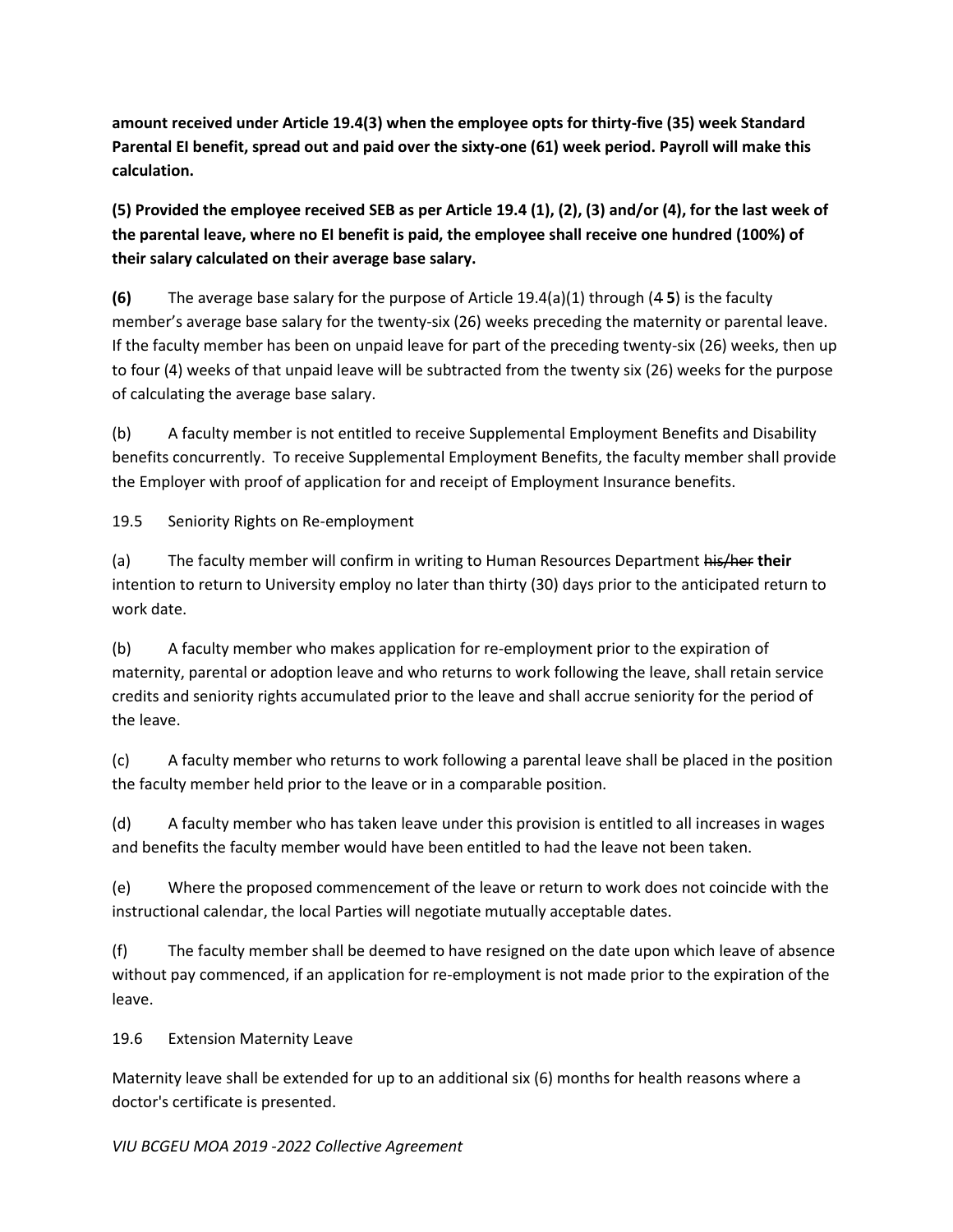#### 19.7 Sick Leave Credits

Illness arising due to pregnancy, during employment and prior to leave of absence, may be charged to normal sick leave credits.

#### **4. Definitions (Page 1)**

Appointment Status: "Regular Appointment" ‐ An appointment to a regular position established by Board authority for normal University operations or an appointment to regular status as a result of regularization language. These appointments are subject to a two  $(2)$  one  $(1)$  year probationary period. \* However, in certain circumstances, a further six (6) months may be required.

\*Change to length of probationary period applies only to probationary periods that commence after the date of ratification of this collective agreement.

#### **5. Service Improvement Allocation – The Parties agree to the following Letter of Agreement:**

|  | LETTER OF UNDERSTANDING ("LOU") |  |  |
|--|---------------------------------|--|--|
|  |                                 |  |  |

**Between:**

**Vancouver Island University**

**And:**

**BCGEU**

#### **Collectively, the "Parties"**

## **Re: Service Improvement Allocation (SIA)**

To maintain and promote high quality education, diversity and access to vocational programs, Vancouver Island University shall provide both students and instructors with additional supports to promote teaching and learning:

The following funding allocations shall be made available:

| Year                   | Amount   |
|------------------------|----------|
| Year 1 - April 1, 2019 | \$41,000 |
| Year 2 - April 1, 2020 | \$42,000 |
| Year 3 - April 1, 2021 | \$43,000 |

The above amounts represent ongoing additional funding. For clarity, the total annual SIA funding allocation will be \$126,000 in Year 3 and beyond.

The Innovative Education Support Fund will be available to non-regular and regular BCGEU instructors.